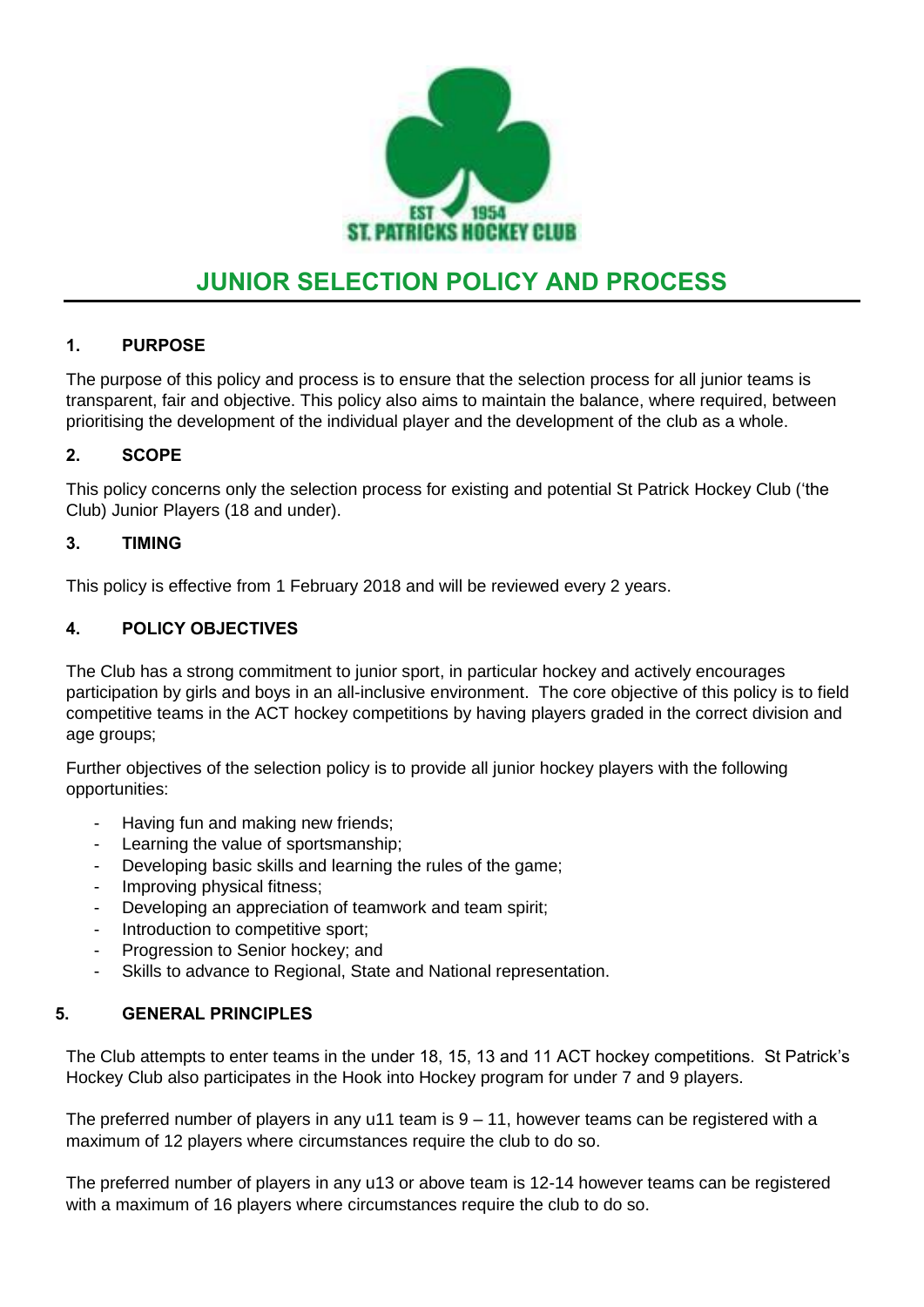## **6A. Allocation to team by age**

- i. Players will be allocated a team in their age group in accordance with Hockey ACT criteria for age level allocation.
- ii. Occasionally there may be exceptional circumstances where a player may wish to play out of their age group. Coaches or parents wishing to have a child play in a higher age group must submit a written request to the junior registrar [juniorcoordinatorstpats@gmail.com](mailto:juniorcoordinatorstpats@gmail.com)
- iii. Request for a player to play in a higher age group will only be considered where the team can accommodate additional players. Preference will always be given to players who are the correct age for that team.
- iv. On occasions, the club will endorse a player to play in two teams on a permanent basis (e.g. u13s and u15s) when it is in the best interests for the development of a player, there is a need to make up numbers in a team or to make a team competitive.
- v. Players may be requested by a coach or manager to fill-in for other teams on occasions after an assessment of their physical and skill attributes.

### **6B Grading**

- i. If the is only one team being entered in an age group, the Club will assess the players to determine what Division the team will be entered. This decision may be influenced by factors such as the physical and skill attributes of individual players in the team, representative players in the team and the performance of the team the previous year.
- ii. In age groups where there are enough players in an age group for 2 or more teams, a selection process will be carried out in the first 2 to 4 weeks of training to allocate players to teams within that age group.
- iii. If players want to play with friends, this will generally be accommodated in the lower division of an age group rather than the higher division and will be dependent on the number of players within the age groups.
- iv. Representative players (Hockey Australia national championship participants) are required to play only Division 1 in their representative age group, however, if their age group does not provide a Division 1 team they may play in Division 2 with JCAC clearance.
- v. A Selection Panel will be formed for each age group consisting of the age group coaches, appointed selector/s (independent of player/s trailing in that age group) and 2 members of the junior committee.
- vi. The initial selection process will occur assessing for physical attributes such as speed, strength, agility, endurance, and flexibility; and skill attributes such as technique, tactical awareness, potential, coachability, positional qualities and specialist skills.
- vii. In addition, the Selection Panel may also take into consideration: attitude, previous form (for current St Pat's players) and attendance and performance at training.

Selection is a continuing process therefore players may be asked to move up or down into a higher division/grade\* during the season depending upon how their performances are rated against the above criteria. It is important that players and parents recognise that these decisions are intended to be in the best interest of both player and club development.

\*the ability to move a player down a division/grade is subject to the approval of Hockey ACT.

#### **6C. Mid-Season Additions**

i. Where a player registers after the initial team selection has occurred and there are 2 or more teams in the respective age group, generally, the player will be registered in the lowest grade and will be required to be assessed by the Selection Panel at both training and games to